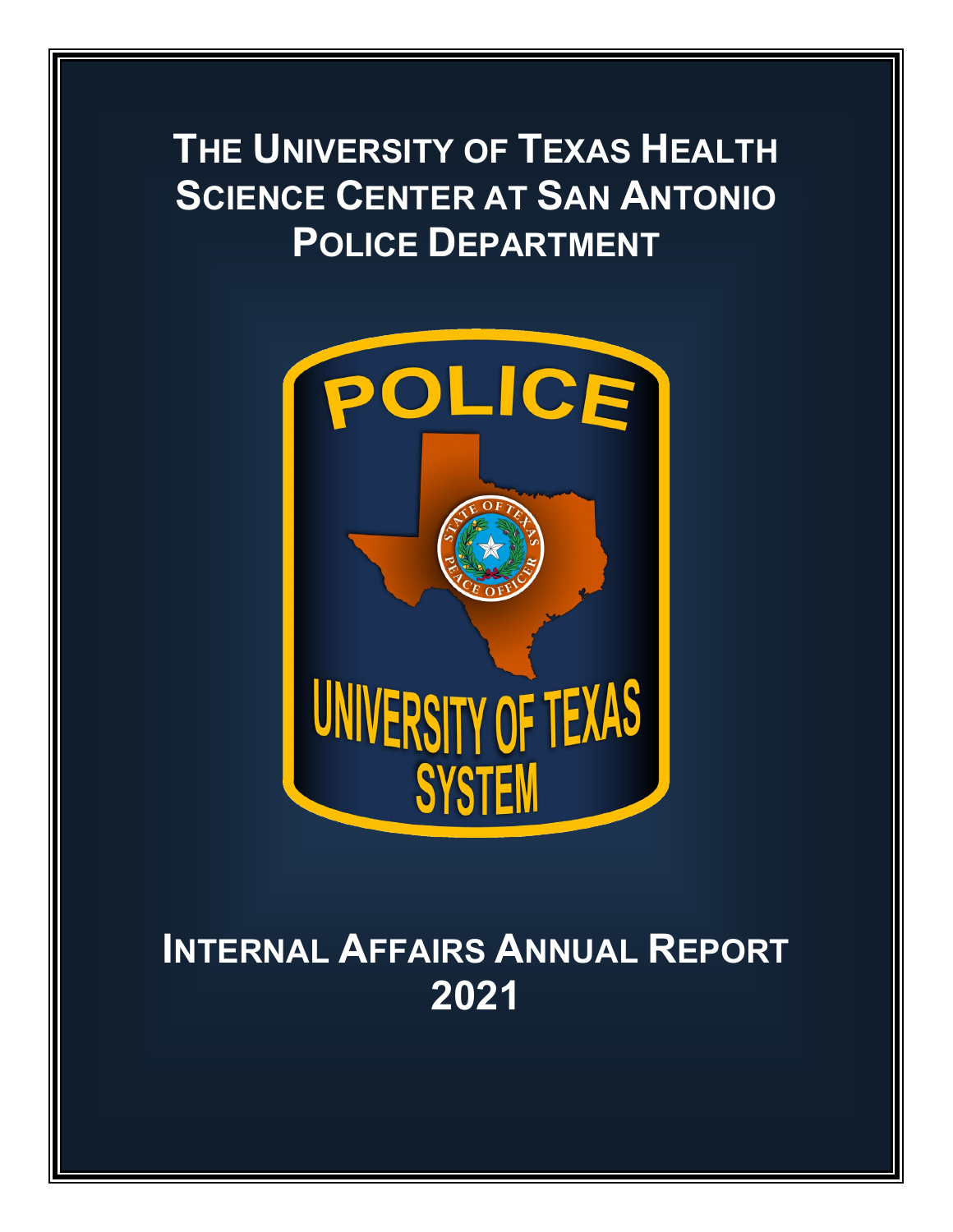### **Introduction**

This report provides information regarding citizen and internal allegations of police misconduct and the results of those investigations for the UTHSCSA Police Department in the year 2021.

Section I of this report describes the Internal Affairs function and its role in the department. Section II contains a brief description of the complaint process. Section III provides a summary of the complaints received and processed in 2021.

## **Section I**

## **INTERNAL AFFAIRS FUNCTION**

The mission of Internal Affairs function is to review officer-involved critical incidents, and investigate complaints received on sworn and non-sworn employees of the department. Complaints, whether received from citizens or from department employees, are thoroughly investigated to ensure the integrity of the department.

The Patrol Captain supervises and coordinates the Internal Affairs function.

## **Section II**

## **COMPLAINT PROCESS**

Texas law requires that complaints against police officers must be in writing and must be signed by the person making the complaint. According to UT System Office of the Director of Police policy, the investigation must be completed within 28 days of the incident in order for any disciplinary action to be taken. Under extenuating circumstances, the 28 day limit can be extended with authorization of the Chief of Police.

The first point of contact for complaints generated from outside the police department is any supervisor. The supervisor can provide the Complaint Form (DP # 42) to any person wishing to submit a complaint on a police employee. The Complaint process may be initiated from the UTHSCSA Police Department website at:

#### <https://www.uthscsa.edu/police/comp-form>

Complaints may also be submitted via mail, email, phone or anonymously.

Once the complaint is filed, the information is reviewed and assigned for investigation. The investigator will interview the concerned parties and witnesses and gather other relevant data. Depending upon the nature of the allegation, investigators may utilize investigative techniques such as a photo line-up, polygraph examinations, photographs, interviews, interrogations, videotaped surveillance, drug testing, checking medical records and consultation with experts.

Once completed, Internal Affairs investigations are reviewed by the Patrol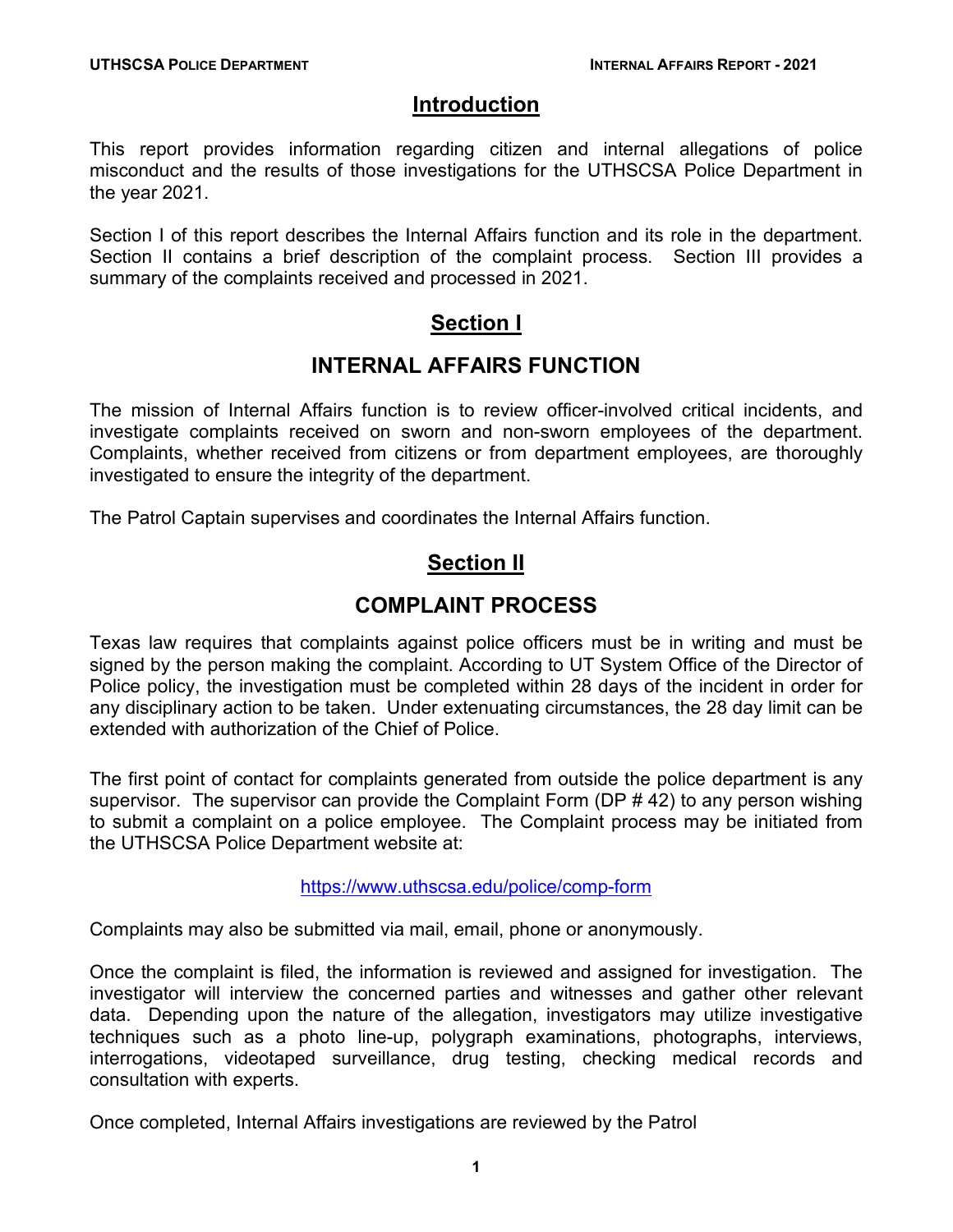Captain, and then submitted to the Chief of Police.

#### **Determination of Complaint Classification:**

A complaint may contain one or more allegations. Each specific allegation is investigated. The assigned investigator may provide feedback to the Chief of Police regarding the classification of a complaint. An allegation can have one of four classifications or outcomes:

- Sustained: The allegation is supported by sufficient evidence.
- Unfounded: The allegation is false, not factual.
- Exonerated: The incident occurred but was lawful, reasonable, and justified.
- Not Sustained: There is insufficient evidence to prove or disprove the allegation(s).

### **Chain of Command Recommendations:**

If an allegation is sustained, the chain of command of the investigated employee will review the facts pertaining to the investigation and submit a recommendation for discipline. After reviewing the recommendations made by the chain of command, the Chief of Police decides what disciplinary action, if any, will be administered. The employee and the complainant are notified of the final results.

#### **Types of Discipline:**

- Written Reprimand. A written reprimand is a formal written memorandum setting forth the infraction or performance issue and indicating that the reprimand has been approved by the Chief of Police. The officer shall be given the original and a copy shall be placed in his or her personnel file.
- Disciplinary Probation**.** Disciplinary probation is a review period with terms and conditions.
- Suspension without Pay. Suspension without pay is time off without pay for not less than one week for officers in an exempt status and not to exceed thirty (30) days for any other officer.
- Demotion. Demotion is a reduction from one salary group to a lower salary group.
- Termination from Employment. The officer is removed from the payroll.

An officer may choose to appeal the disciplinary decision and follow established departmental procedures in that appeal process.

#### **Performance Issues:**

Some incidents may be determined to be performance issues and not misconduct. Incidents determined to be performance related will be handled by meeting with the employee, identifying the performance issue, and establishing a resolution to the issue. Employees may receive disciplinary action for performance deficiencies if necessary.